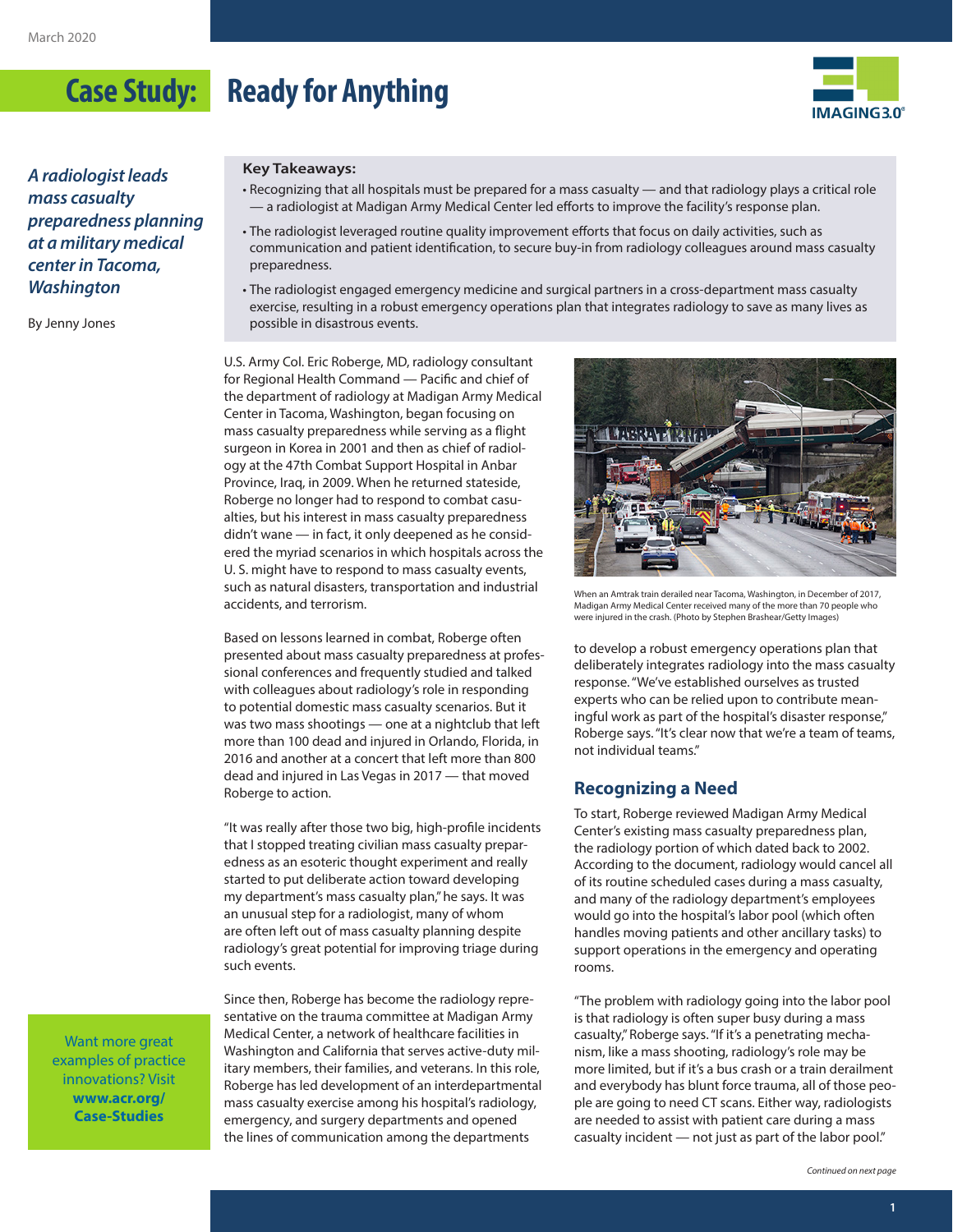

*Continued from previous page*



U.S. Army Col. Eric Roberge, MD, radiology consultant for Regional Health Command Pacific and chief of the department of radiology at Madigan Army Medical Center, has ensured that radiology is included in the hospital's mass casualty response plans.

As Roberge read the plan, it was clear that the radiology department hadn't been consulted about its role in mass casualties — something he has found is common at many hospitals. "I have traveled to hospitals around the country, not just military hospitals but civilian ones, and have found that it is a consistent, recurring theme where the radiology portion of the mass casualty plan is written by a non-radiologist," Roberge explains. "They all tend to say that radiology will supply people to the hospital's labor pool. But pulling radiology employees from their critical work demonstrates a lack of insight into the essential role that radiology plays during a mass casualty. If used correctly, radiology can help clinicians more accurately prioritize which patients they should see next and protect critical resources in the hospital, like operating rooms, for those who truly need them. This level of triage can ensure that as many lives as possible are saved."

Developing an effective mass casualty plan that includes radiology is imperative for all hospitals and health systems nationwide, Roberge says. "It's important to look at disaster and mass casualty planning not as preparing for something rare or unlikely," he says. "Disasters don't just happen in big cities or as part of military operations. There's a pediatric hospital in Alabama that received about 120 patients following a series of tornadoes. A hospital in Seattle received a busload of international students after a duck boat crash. Hospitals across the country respond to mass shootings almost every day of the week. There are vehicle pileups on icy roads in North Dakota, floods in Houston, and hurricanes and earthquakes in Puerto Rico. Fertilizer factories explode in Wyoming. The point is: this stuff happens everywhere — and it's our job as physicians to be prepared to respond when it does."

# **Engaging Care Partners**

Recognizing deficiencies in Madigan's plan, Roberge began talking informally with clinicians in the hospital's emergency and surgical departments about radiology's role in mass casualty events. "I asked them what they needed from radiology during a mass casualty incident and provided various scenarios that could result in mass casualties in the Pacific Northwest," he says. "For instance, we are in an area known as the Cascadia Subduction Zone, which is a fault line that is overdue for a huge earthquake and tsunami. So I asked them, 'What would happen if we had an earthquake followed by a tsunami?'"

Roberge received various responses from emergency physicians and surgeons about how they viewed radiology's role in mass casualty events. For example, one surgeon who Roberge has worked with closely said that he saw radiology as a hurdle to avoid during mass casualties. "He said, 'I just need to get patients to the operating room really fast, and radiology just slows things down,'" Roberge recalls. "His big complaint was that in a mass casualty, patients are often bleeding to death, and the clock is ticking. He saw radiology as taking a long time, which in his calculus wasn't worth the investment."

The feedback challenged Roberge to think about how radiology could improve its response during mass casualty events and other care scenarios. "If I'm not giving the surgeons, one of my internal customers, what they need — rapid, accurate diagnoses — then I'm not doing a good job, and I'm actually becoming a bottleneck to patient flow," Roberge explains. "I knew I had to come up with ways to provide more efficient service for better triage accuracy." The conversations also allowed Roberge to demonstrate radiology's commitment to effective patient care. "If you're a good, active listener who asks thoughtful questions, people will come to trust your expertise and see that you have good intent," he says. "You can then build on that relationship to extend influence."

Most of the emergency physicians and surgeons with whom Roberge spoke were surprised, but not offended, to see a radiologist take the lead in mass casualty preparedness. "Leadership is leadership," says Lt. Col. Nathan K. Friedline, MD, deputy chief of Madigan's department of emergency medicine and assistant professor at the Uniformed Services University of Health Sciences. "I was impressed that Dr. Roberge was stepping out of his normal role to collaborate across departments and improve our response to mass casualty events. These scenarios can be very daunting and scary, so practice and planning among teams beforehand is pivotal. I appreciate his interest in trying to achieve the best-case scenario."

ACR 1891 Preston White Drive Reston, VA 20191 703-648-8900 [www.acr.org/Imaging3](http://www.acr.org/Imaging3)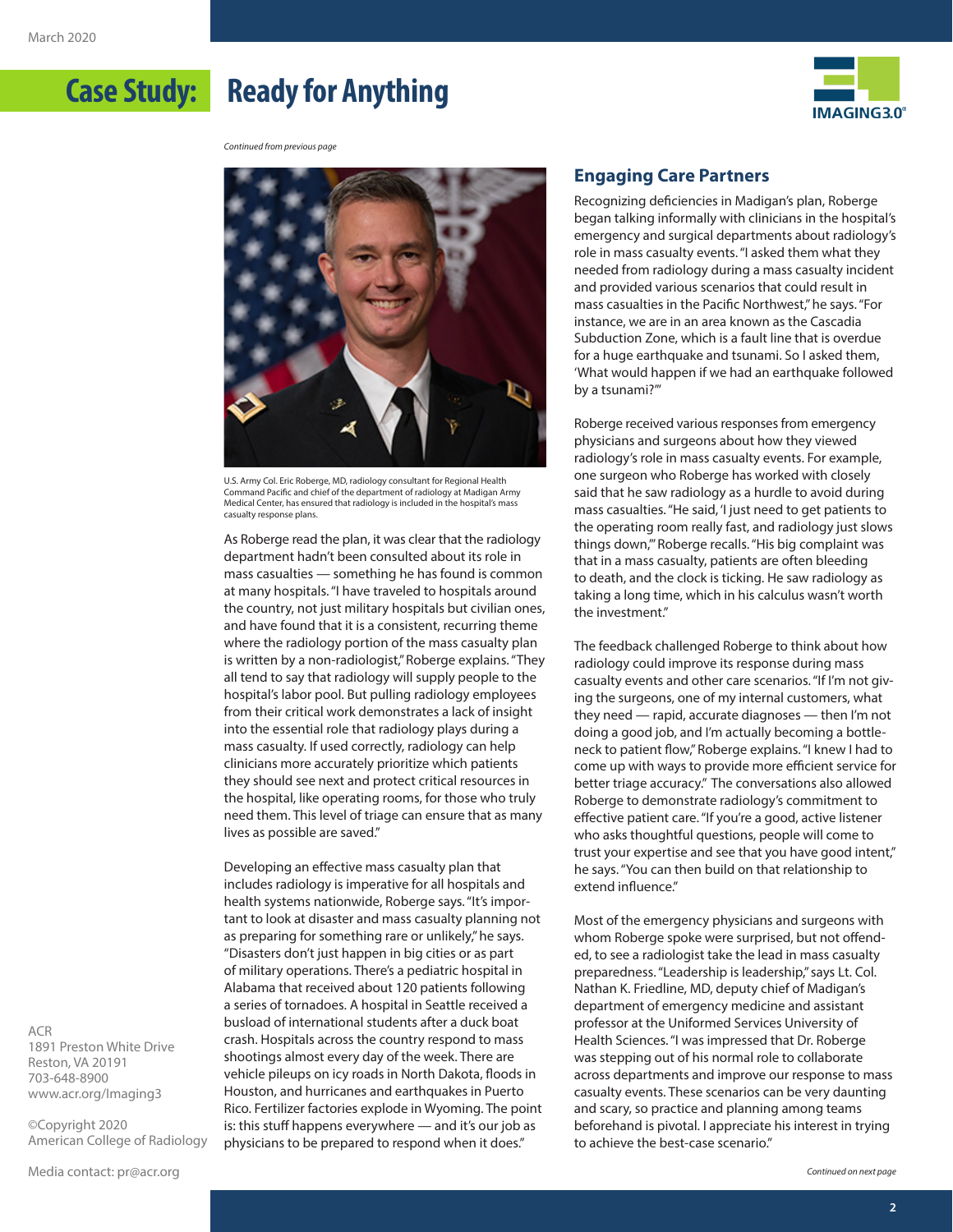



*Continued from previous page*

### **Identifying Potential Weaknesses**

After speaking with ordering providers, Roberge developed a process map to identify weaknesses in radiology's workflow, from receiving orders to conveying results to clinicians, during a mass casualty event and other emergency situations. For instance, the hospital planned to switch to electronic health record (EHR) downtime procedures in a mass casualty, meaning it would initially stop using the EHR, allowing response to take priority over documentation of care. "

The problem is that radiology doesn't run on paper; it runs on computer systems," Roberge explains. "Under the proposed workflow, you would have to hand-enter paper orders into the radiology information system (RIS), which is time consuming and adds to the concerns that ordering providers expressed about radiology delaying a mass casualty response. So we reflected on the need for radiology to use the EHR for imaging orders in the revised plan."

Roberge also considered lessons from actual mass casualty events throughout the country. One lesson came from a Boston hospital that received patients from the Boston Marathon bombing, a terrorist attack that killed three people and injured hundreds more in 2013. As is typical, he says, the hospital assigned trauma names to patients until they could identify everyone. Each name was about 30 characters long, but the RIS could display only the first 12-15 characters. "If the stem of every trauma name is identical, you can't differentiate among patients, which is what reportedly happened during the Boston Marathon bombing," Roberge says. "They ended up changing their trauma names as a result, and it was something I paid attention to here at Madigan, as we considered shortening our naming conventions."

In 2017, Roberge was able to further analyze Madigan's emergency operations plan when the hospital participated in a multistate Federal Emergency Management Association exercise called Cascadia Rising. The scenario imagined a 10-magnitude earthquake along the Cascadia Subduction Zone, a 620-mile-long fault in Northern California, which triggered a tsunami and destroyed all of the area's highways and bridges. Roberge concentrated solely on radiology's response during the exercise, using a 200-pound dummy to determine the throughput rate of trauma patients on one CT scanner. The team found that its throughput rate was reasonable at three to four patients per hour.

#### **Coordinating Care**

A few months after Cascadia Rising, Roberge sent an email to about 30 of his colleagues and other care partners about conducting another mass casualty



Lt. Col. Nathan K. Friedline, MD, deputy chief of Madigan's department of emergency medicine and assistant professor at the Uniformed Services University of Health Sciences, was impressed to see a radiologist take the lead in mass casualty preparedness.

exercise at Madigan in which patients would be transported to different sections for care. "During Cascadia Rising, I was focused on my department, and the ER was focused on operations in the ER, and the OR was focused on operations in the OR," Roberge says. "I knew everybody was going to do well within their own teams, but the hospital is a team of teams. Patients are handed off as they move from one area of care to another. Transitions of care are where mistakes occur, and I thought it was important to simulate those and identify opportunities for improvement."

An actual test came just a few days later when Amtrak Train 501 derailed and careened off of a bridge in Tacoma, killing three people and injuring more than 70 others — many of whom were transported to Madigan for care. As patients from the train derailment arrived at the hospital, many of the issues that Roberge warned about came to fruition. "The ED was crowded with people trying to be helpful but who were unfamiliar with their roles in the emergency operations plan," he recalls. "As a result, we had communication issues and challenges identifying and tracking patients."

Once the emergency was over, Madigan reflected on lessons learned and compiled an after-action report to document what transpired during the event. Hospital leaders recognized that they needed to update their mass casualty plan. Using an iterative process — from reviewing lessons learned to revising and testing new workflows — they made critical changes and detailed each department's roles and responsibilities during such an event. For radiology, this involved refining patient naming conventions, honing its communication procedures, tweaking its preliminary reporting methods, and updating its CT protocols for use in mass

ACR 1891 Preston White Drive Reston, VA 20191 703-648-8900 [www.acr.org/Imaging3](http://www.acr.org/Imaging3)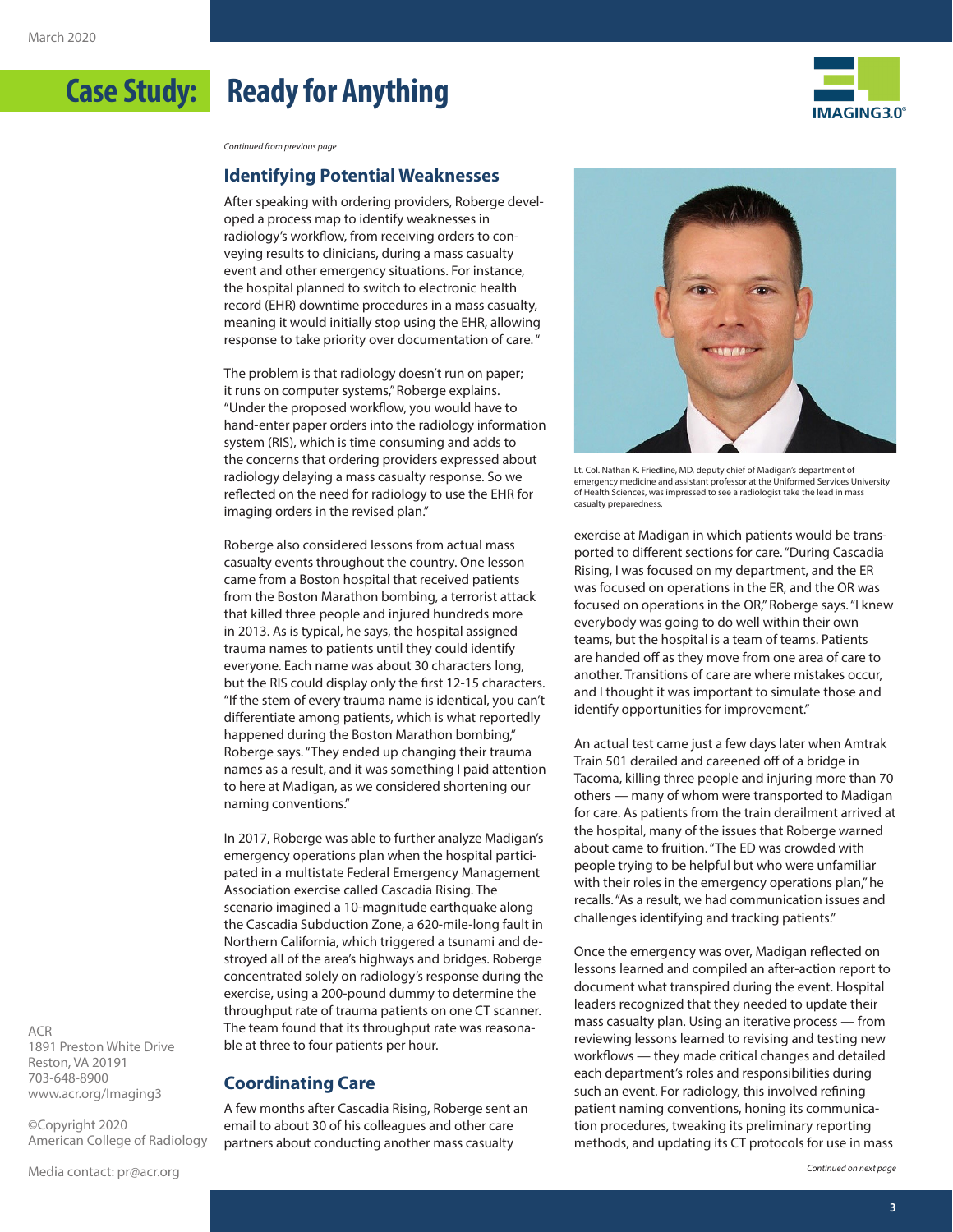



Major Tyler A. Dailey, MD, radiologist at Madigan, says that radiology is a hub in that many clinicians rely upon during a mass casualty event, and therefore, its response must be included in preparedness plans.

casualties, says Roberge, who adds that radiology framed this work as a quality improvement project to ensure it was well-resourced and coordinated with the department's overarching policies and procedures.

With the changes in place, Roberge organized a team to develop a mass casualty exercise to test the revised plan across departments. The core group included two emergency operations center planners, an emergency physician, a trauma surgeon, and a family practice physician. "We also had a broad coalition of hospital staff, including logistics personnel, pastoral services, security services, and clinical services, and we coordinated with our joint partners in the Air Force, as well as state and local partners," Roberge says. "We expect a real-world response to a mass casualty to include multiple systems of care. As such, we need to be prepared to work seamlessly with our partners."

## **Testing the Plan**

Over the next eight months, Roberge and the group developed an exercise called Mile Square, which imagined that a C-17 transport plane had crashed into a chapel filled with people on a weekend. "The exercise served as a measurement of progress and after-action review of the fixes that the hospital implemented following the train derailment of 2017," says David B. Misner, MD, EMS medical director at Joint Base Lewis-McChord and clinical staff attending in the department of emergency medicine at Madigan Army Medical Center, who was involved in planning the exercise. "It was rather unusual to see a radiologist involved, but

it was refreshing to see the common goal setting and quantitative approach to a chaotic situation."

**IMAGING3.0°** 

Madigan held the Mile Square exercise a year and a half after the Amtrak train derailment. During the exercise, individual departments — including radiology, emergency medicine, and surgery — got a chance to sharpen their internal operations. But more importantly, the departments tested patient transitions and interdepartmental communications, with radiology central to the response, says Maj. Tyler A. Dailey, MD, radiologist at Madigan. "During mass casualty events, radiology becomes a hub that many clinicians, particularly surgeons, rely on to quickly and accurately identify different injuries and triage patients," he says.

The exercise showed that many updates to the emergency operations plan improved the overall response. For instance, assigning a specific point of contact within radiology for patients who required immediate surgery ensured more timely care. The exercise also uncovered additional challenges that the team hadn't considered, including image transfer time for large data sets from the CT scanner to the PACS. When multiple scanners were simultaneously sending 6,000 to 9,000 images across the network, it took as long as 30 minutes for each transfer. This led the team to scrutinize its network performance and to consider using scaled down to "bare bones" protocols during mass casualties.

"Many of the things we worked on performed better than they had with the train derailment, though not all," Roberge says. "It's one of the reasons why planning and testing should be an iterative and thorough process."

## **Preparing to Respond**

The Madigan team plans to continue holding similar mass casualty response exercises to ensure everyone remains prepared to respond to an event and to continue to refine its plan as needed. Roberge encourages other hospitals — and radiology departments in particular, given their central role in triaging patients and directing downstream care — to take the time to develop a comprehensive response plan and practice it regularly.

"Radiologists and other physicians must take a close look at their systems to consider how they will function during a mass casualty situation — both the operations within their own departments as well as interfaces with other departments — and how the system can break down," Roberge says. "It's something we should be doing every day in preparation for not only mass casualty events but also for efficient and effective daily care delivery — that's what performance improvement is all about."

ACR 1891 Preston White Drive Reston, VA 20191 703-648-8900 [www.acr.org/Imaging3](http://www.acr.org/Imaging3)